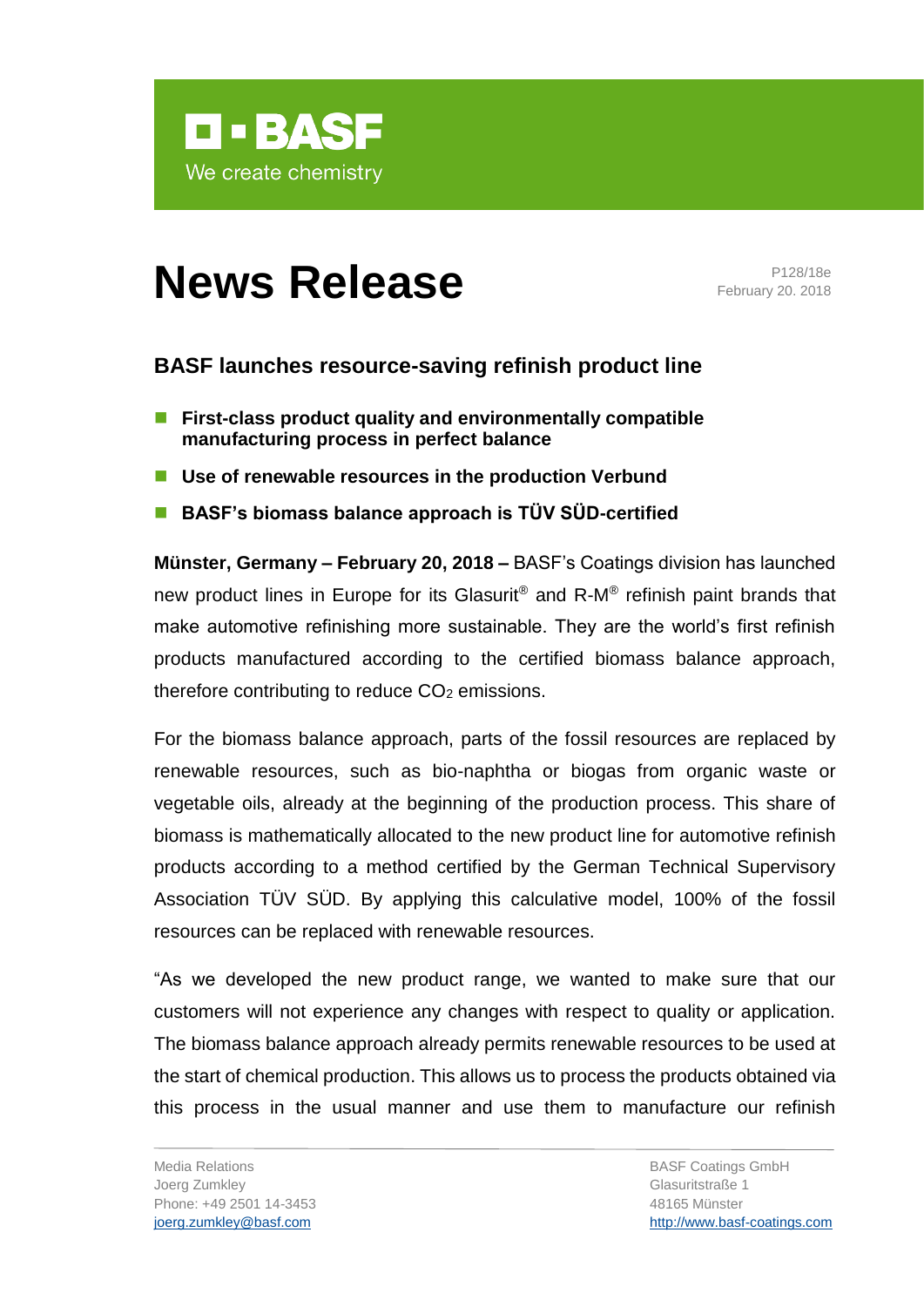products," explained Katja Scharpwinkel, head of BASF's Automotive Refinish EMEA (Europe, Middle East and Africa) unit. "By developing the new product line, we are offering body shops the opportunity to stand out from the competition and directly influence the way they save  $CO<sub>2</sub>$  and in so doing, make a conscious contribution to environmental protection."

The biomass balance approach, used by various BASF divisions, is comparable to the green energy tariff, since the power that comes from the socket is not necessarily generated from renewable sources. What is much more important is that the total proportion of renewable sources in the system adds up and that it is mathematically correctly allocated to the certified commercial products. If demand increases, this proportion must be increased accordingly. TÜV SÜD continuously monitors whether BASF actually uses this share in renewable resources in the production Verbund and that it allocates it correctly to the certified products.

## » [Further information on BASF's biomass balance approach](https://www.basf.com/en/company/sustainability/environment/resources-and-ecosystems/renewable-raw-materials/biomass-balance.html)

[» Animated video on the biomass balance approach](https://youtu.be/PzScMV6TueI)

### **About BASF's Coatings division**

The Coatings division of BASF is a global expert in the development, production and marketing of innovative and sustainable automotive OEM and refinish coatings, as well as decorative paints. We create advanced performance solutions and drive performance, design and new applications to meet our partners' needs all over the world. BASF shares skills, knowledge and resources of interdisciplinary and global teams for the benefit of customers by operating a collaborative network of sites in Europe, North America, South America and Asia Pacific. In 2016, the Coatings division achieved global sales of about €3.2 billion.

In 2016, BASF acquired Chemetall, a leading global supplier of applied surface treatments for metal, plastic and glass substrates in a wide range of industries and end markets. With this expansion in portfolio, BASF becomes a more complete solution provider for coatings.

Solutions beyond your imagination – Coatings by BASF. For more information about the Coatings division of BASF and its products, visit [www.basf-coatings.com.](http://www.basf-coatings.com/)

### **About BASF**

At BASF, we create chemistry for a sustainable future. We combine economic success with environmental protection and social responsibility. The approximately 114,000 employees in the BASF Group work on contributing to the success of our customers in nearly all sectors and almost every country in the world. Our portfolio is organized into five segments: Chemicals, Performance